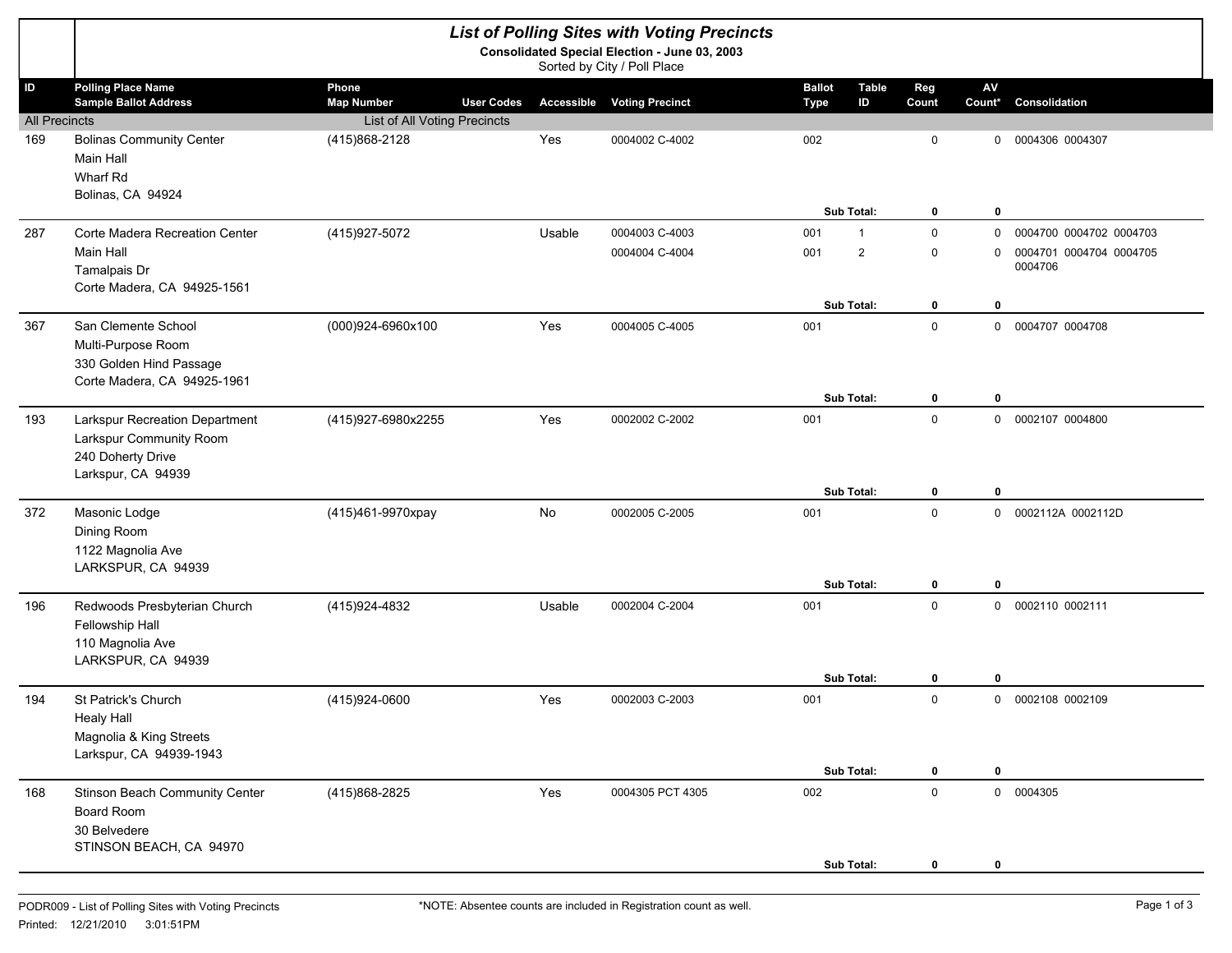| <b>ID</b>                                 | <b>Polling Place Name</b><br><b>Sample Ballot Address</b> | <b>Phone</b><br><b>Map Number</b> |  |  | User Codes Accessible Voting Precinct | <b>Ballot</b> Table<br>Type | ID | Reg<br>Count | <b>AV</b> | Count* Consolidation |
|-------------------------------------------|-----------------------------------------------------------|-----------------------------------|--|--|---------------------------------------|-----------------------------|----|--------------|-----------|----------------------|
| <b>Total Selected Poll Sites: 8</b>       |                                                           |                                   |  |  |                                       | <b>Grand Total:</b>         |    |              |           |                      |
| <b>Total Selected Voting Precincts: 9</b> |                                                           |                                   |  |  |                                       |                             |    |              |           |                      |

**Total Unassigned Voting Precincts: 0**